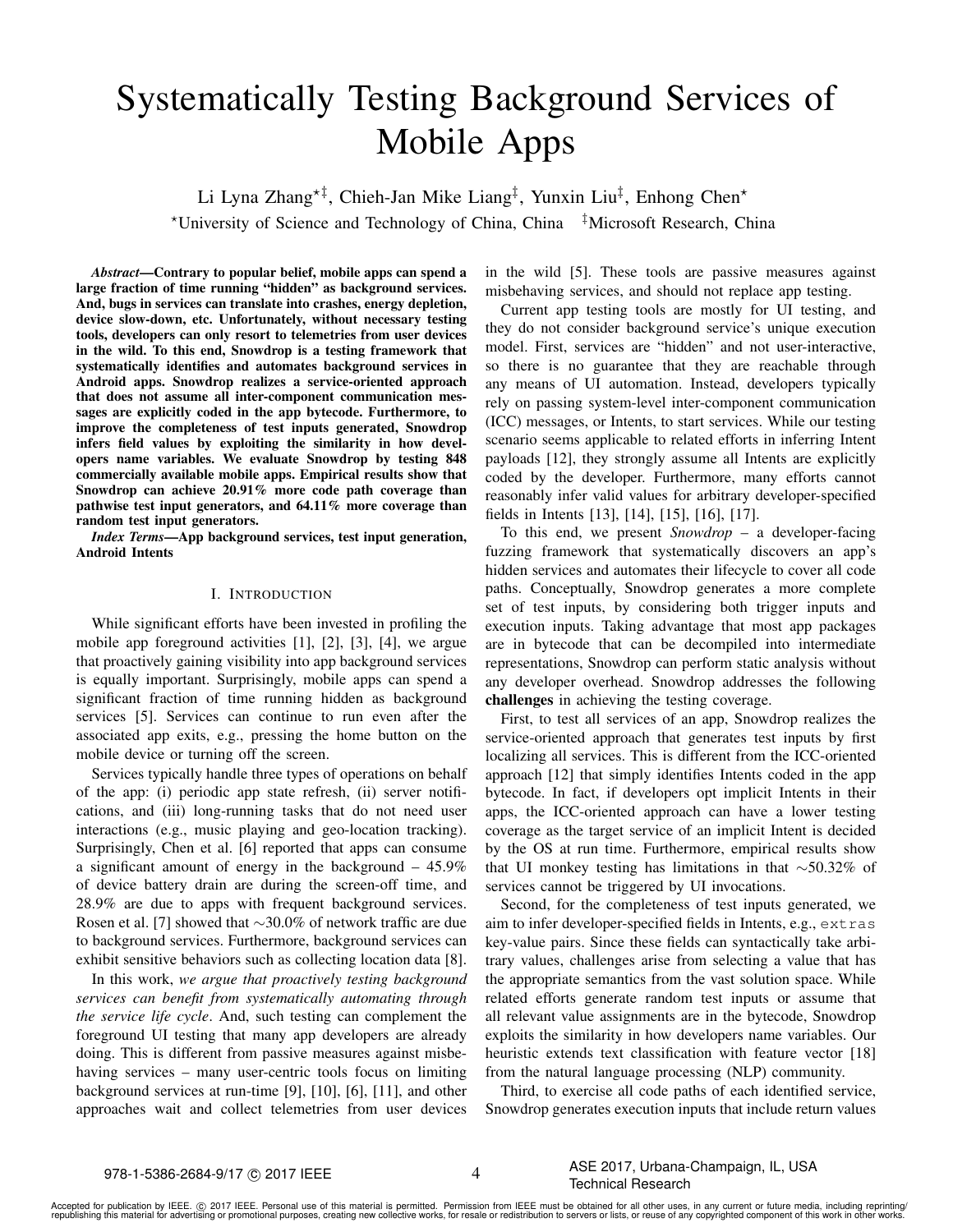of system APIs. We argue that the low complexity of typical app services suggests that the proven pathwise test data generation [\[19\]](#page-10-18) is feasible. Furthermore, since each hardware and system component can have a set of corresponding APIs, Snowdrop maintains finite-state models to ensure consistency across generated execution inputs.

We summarize our **contributions** as follows. This paper motivates the need to proactively test app background services, and lays the necessary foundation – a whitebox testing framework for background services. We address challenges in building a such framework, and implement an up-and-running system. Empirical results and case studies from 848 popular Android apps support Snowdrop's potential and practicality. Without human inputs, Snowdrop can achieve 20.91% more service code path coverage than existing IC3-based pathwise test input generators, and 64.11% more coverage than random test input generators. Finally, Snowdrop reported crashes on 12.05% of background services in our app pool, and we share our investigation findings in case studies.

## II. BACKGROUND

This section highlights hidden impacts of services on user experience, and describes unique properties of services that testing needs to consider.

# *A. Hidden Impacts of Services*

Several measurement studies have tried to quantify previously unaware impacts of services on user experience.

Chen et al. [\[5\]](#page-10-4) studied the telemetry of energy consumption of 800 Android apps on 1,520 Galaxy S3 and S4 devices. They found that 45.90% of device battery drain are during the screen-off time (i.e., only background services are running). For 22.5% of apps, the background energy expenditure accounts for more than 50% of the total energy.

Lee et al. [\[20\]](#page-10-19) reported app processes can spend  $16\times$ more time in the background than being in the foreground. In fact, many apps periodically generate network usage in the background, regardless of user activities. For example, Facebook was observed to initiate network traffic every 20 minutes. Furthermore, Rosen et al. [\[7\]](#page-10-6) looked at 342 apps, and noticed that up to 84% of the total network-related energy consumption happen in the background.

# *B. Android Background Services*

Services are suitable for operations that do not need user interactions. Depending on the scenario, developers can choose one of the three interfaces – BroadcastReceiver handles shortrunning tasks (less than 10 seconds), Alarm implements timebased triggers for short operations, and Service is suitable for long-running non-interactive tasks. Since Service has a larger impact on the app performance and resource consumption, this paper mainly focuses on this type of background services.

Lifecycle. Since it is not easy to visually observe the lifecycle of services, their behavior might not be as expected. In Android, service can be further categorized into being unbounded and bounded. While both can be started at any

#### TABLE I

<span id="page-1-0"></span>MANY TYPES OF SERVICE-TRIGGERING SYSTEM EVENTS CANNOT BE ACCOMPLISHED WITH ONLY UI AUTOMATION. THESE CASES ACCOUNT FOR 50.32% OF INSTANCES IN OUR POOL OF 848 APPS.

| (a) Reachable through UI |                 | (b) Unreachable through UI |       |
|--------------------------|-----------------|----------------------------|-------|
| Event trigger            | $\mathcal{G}_0$ | Event trigger              |       |
| Event callbacks          | 19.18           | <b>Broadcasts</b>          | 25.69 |
| App launch               | 12.74           | ICC from services          | 13.43 |
| <b>UI</b> invocation     | 8.84            | App resume                 | 7.57  |
| App pause                | 8.91            | Timer                      | 3.63  |

time, unbounded service can actually continue running beyond the app's visually-perceivable lifecycle (rather than until the app exits). We elaborate on the lifecycle of unbounded services next.

While the code to start services depends on the category of service used, the general idea is similar – inter-component communication (ICC), or Intents. For unbounded services, the Intent is sent through the startService method. As we describe in the next subsection, Intents can have arbitrary payloads as defined by the developer. Therefore, determining the proper payload for fuzzing is crucial. In addition to running to completion (e.g., stopService or stopSelf method), service can also be forced to terminate by the operating system's Low Memory Killer (LMK). The developer needs to properly handle the premature termination to avoid any state loss (e.g., onDestroy method).

ICC Messages (Intent). The Intent contains six fields specifying the delivery of an inter-component communication (ICC) message  $-$  (1) component: the target component name, which can be explicitly specified by a string of full-qualified class name, or can be an abstract action whose target component is implicitly decided by the OS at run time. Therefore, Intents can be explicit and implicit by distinguishing whether specifying the component. *(2)* action: a string to implicitly indicate the action to perform, *(3)* uriData: a Uri object expresses the data to operates on for the target component , *(4)* datatype: a string indicates the type of the uriData, *(5)* category: a string represents the additional information about the action to execute, *(6)* extras: consists of pairs of extras.key and extras.value, i.e., key-value pairs for storing any additional information. extras.key is of string type, and extras.value can take arbitrary type.

# III. GAPS OF EXISTING TESTING TOOLS

## *A. Limitations of UI Monkeys*

UI monkeys automate an app by invoking one UI element at each step. While UI event handlers can send Intents to start services, not all services are programmed to be triggered in this way. Fig. [1](#page-2-0) shows an example of this case where Service1 is indirectly triggered by a timer. To quantify this limitation of UI monkeys, we looked at our pool of 848 popular apps, and we counted the number of services whose startService methods are detected in UI handlers. Table [I](#page-1-0) suggests that ∼50.32% of services are not reachable through UI invocation.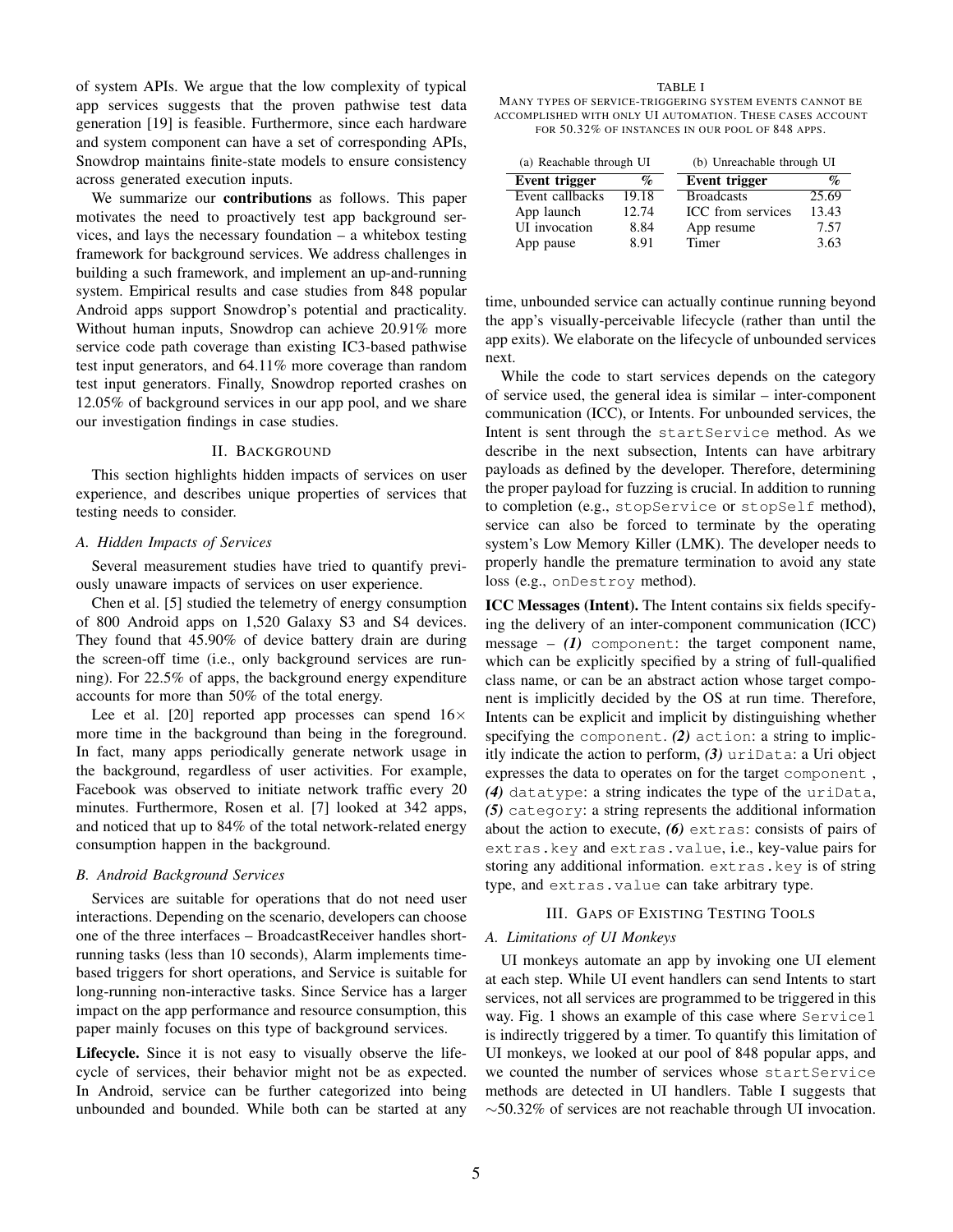

<span id="page-2-0"></span>Fig. 1. Not all Intents are explicitly coded. UI starts Service1 with an alarm, and Service2 is started by an implicit Intent. Being serviceoriented, Snowdrop ensures the testing coverage without worrying any implicit redirection by the OS.

# <span id="page-2-5"></span>*B. Limitations of Intent Inference Tools*

As the ICC message is the direct way to start Android background services, ICC-oriented approaches try to localize all Intents explicitly coded in the app bytecode, and infer field values for these identified Intents based on some heuristics. As this subsection discusses, with respect to automating services, the testing coverage of these ICC-oriented approaches depends on two factors: *(1)* the number of Intents identified, and *(2)* the correctness of field values inferred, especially for developerspecified Intent fields (e.g., extras).

First, localizing all Intents explicitly coded in the app bytecode can have low testing coverage. As Fig. [1](#page-2-0) illustrates, Android services can be triggered by implicit Intents [\[21\]](#page-10-20). And, implicit Intents introduce the uncertainty of which services are actually called by the OS at runtime. We quantify this coverage of automating services with IC3 [\[12\]](#page-10-11). Since all runnable background services need to be declared in the app manifest file, we use the manifest file as the ground truth (and remove dummy declarations not implemented). Empirical results show that Intents IC3 can find correspond to only 83.22% of services in our app pool of 848 popular apps.

Second, many Intent field inference heuristics do not consider the field semantics (e.g., URL, city name, geo-location coordinates). Since developer-specified fields such as extras can syntactically take arbitrary values, challenges arise from selecting the appropriate value from the vast candidate space. Some tools simply rely on developers to provide most test inputs [\[14\]](#page-10-13). To reduce the manual effort, *random test input generators* generate random Intent field values [\[13\]](#page-10-12), [\[15\]](#page-10-14), [\[16\]](#page-10-15), [\[17\]](#page-10-16). While random generators have a low complexity, it does not guarantee test input quality.



<span id="page-2-4"></span>Fig. 2. Architectural overview of Snowdrop: (1) analyzing decompiled app bytecode to generate test inputs with CodeMiner, and (2) automating services with ServiceFuzzer.

## IV. SYSTEM OVERVIEW AND ARCHITECTURE

Snowdrop tackles the challenges of generating test input data necessary to exercise all code paths of every service in an app. This section discusses two major aspects in the design of Snowdrop: what test inputs are necessary, and how these test inputs can be automatically generated. These two questions impact the overall testing coverage.

Each test case (c.f. Def [IV.1\)](#page-2-1) maps to one code path of a service, and it contains *service trigger inputs* (c.f. Def [IV.2\)](#page-2-2) and *service execution inputs* (c.f. Def [IV.3\)](#page-2-3). The former is necessary to properly start a service, and it includes (*i*) service name and (*ii*) control dependencies among services. The latter dictates the control flow of service execution, and it includes (*i*) Intent fields (e.g., extras) and (*ii*) return values of system APIs called. Each code path of every service would have one set of trigger inputs and execution inputs.

<span id="page-2-1"></span>Definition IV.1. A test case contains one instance of service trigger input and service execution input. Each case maps to one code path of a service.

<span id="page-2-2"></span>**Definition IV.2.** We define a service trigger input as  $\{c, c\}$  ${cDen_1, ..., cDen_n}$ .  $c$  is the name of background service. cDens are services that can send Intents to start this service.

<span id="page-2-3"></span>Definition IV.3. We define a service execution input as {Intent,  $API_1$ ,  $API_2$ , ...}. Intent is  $(p, p.v)$ , where p and  $p.v$  represent a pair of Intent field and value, respectively. Let API be  $(a, a.v)$ , where a and a.v represent a pair of system API and return value, respectively.

Fig. [2](#page-2-4) illustrates the system architecture. The developer submits compiled app packages. Since mobile app packages are typically in intermediate representations (e.g., Java bytecode), Snowdrop decompiles app bytecode to get readable bytecode, manifest and configuration files. Then, as this section elaborates next, the CodeMiner module uses static analysis to generate both trigger inputs and execution inputs. ServiceFuzzer takes the generated inputs to dynamically test individual background services.

CodeMiner. Unlike the ICC-oriented approach that assumes all Intents are explicitly coded in app bytecode, Snowdrop opts a *service-oriented approach* to generate test inputs – it localizes the code block of individual services, and then statically analyzes how these services access Intent fields.

CodeMiner takes three main considerations. First, there can be control dependencies among services, i.e., one service starts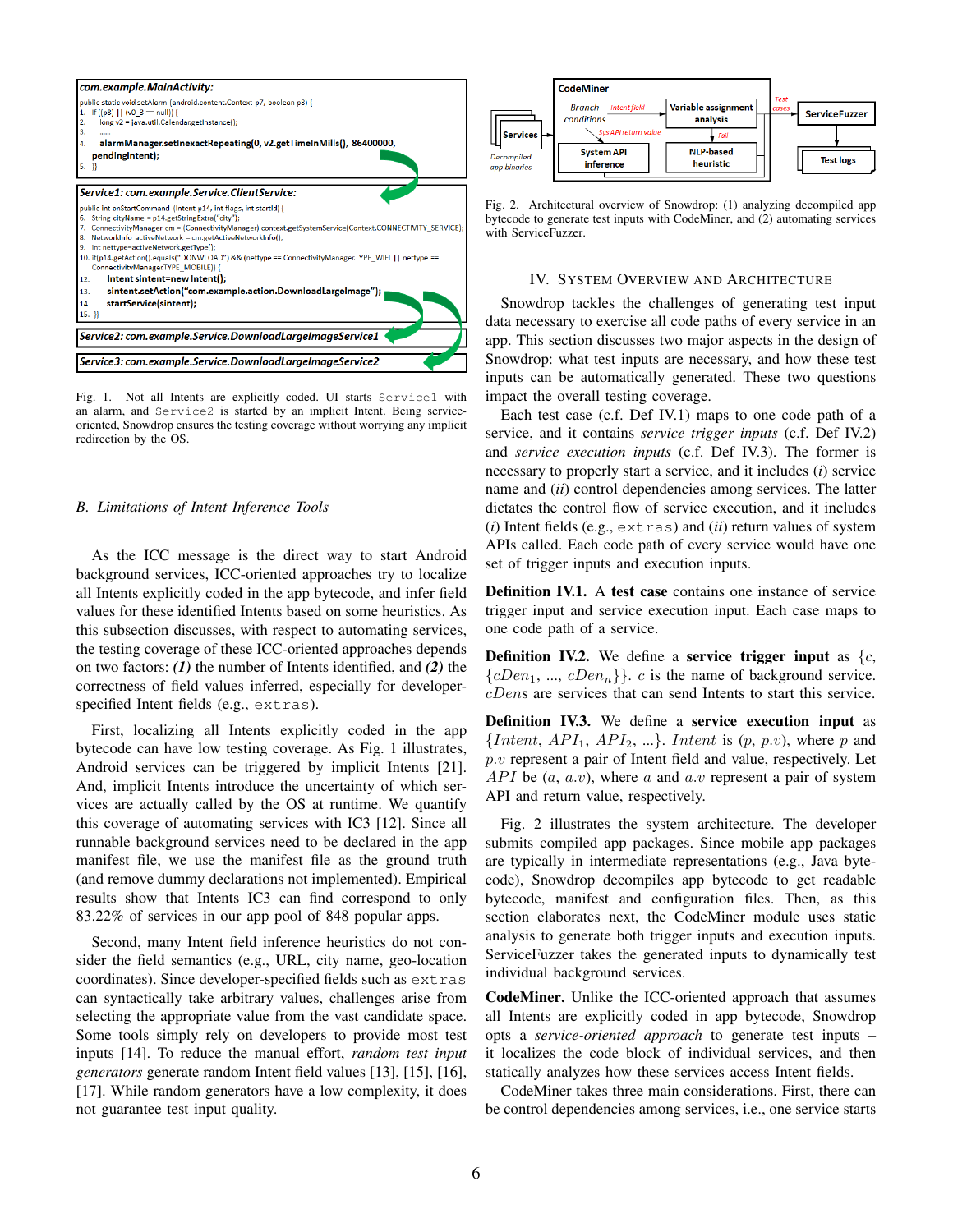another service and may pass data as Intent values (c.f. §[V\)](#page-3-0). Second, generating execution inputs requires CodeMiner to look at each code control path in the service, and CodeMiner grounds on the proven pathwise approach [\[22\]](#page-10-21) and constraint solving (c.f. §[VI\)](#page-3-1). Although the pathwise approach has been shown to scale poorly with respect to the code complexity, it is practical for testing app background services as they have a much lower complexity – an average of 8.6 code paths per service. Third, values of Intent fields can be arbitrary strings (e.g., uriData and extras), which complicates value inference without knowing the field semantics. For instance, the developer can store the video URL in extras. Therefore, CodeMiner adopts a heuristic that leverages the similarity in how developers name variables (c.f. §[VI-A\)](#page-4-0).

ServiceFuzzer. For individual instances of test inputs generated, ServiceFuzzer injects crafted explicit Intents (with offthe-shelf tools such as the Android Debugging Bridge), and it manipulates system API call return values (with off-the-shelf tools such as Android Xposed [\[23\]](#page-10-22)). If the service dependency graph indicates that a service can be started by another service, then ServiceFuzzer does not try to directly automate it.

ServiceFuzzer takes two additional considerations (c.f. §[VII\)](#page-5-0). First, a testing session terminates when either the service finishes execution, or the developer-specified termination condition is met. Second, since Android does not provide performance counters at per-thread level, disaggregating counters is necessary to extract per-service information.

# V. SERVICE TRIGGER INPUTS GENERATION

<span id="page-3-0"></span>This section discusses techniques that CodeMiner uses to generate service trigger inputs.

#### <span id="page-3-3"></span>*A. Variable Assignment Analysis*

Variable assignment analysis is an information flow analysis to keep track of how a value is passed from variables to variables. In the case of Snowdrop, it identifies variables in the code that originate from either Intent fields or system API return values. Specifically, given a variable in the code, CodeMiner starts backward analysis on each line of code from that point. And, it marks variables that have assignments leading to the target variable.

For Android apps, variable assignments can happen in four main places: *(1)* the variable is assigned somewhere at the caller method, and passed as an method argument, then CodeMiner would search all the call methods for the value. *(2)* the variable is assigned as a return value of a callee method, then CodeMiner would search the callee method for the returned value, *(3)* the variable is a class field variable, which is assigned somewhere within the class scope. CodeMiner analyzes the DFG (Data-Flow Graph) to search the field for the last time assigned, *(4)* the variable is assigned within the method scope.

# *B. Service Dependency Graph Construction*

In the service dependency graph, each node represents a service, and directed edges indicate the caller-callee relationship

<span id="page-3-2"></span>TABLE II PERCENTAGE OF SERVICE DEPENDENCIES THAT CAN SUCCESSFULLY START BACKGROUND SERVICES.

| Service caller           | Num services $(\% )$ | Success rate $(\% )$ |
|--------------------------|----------------------|----------------------|
| App on-launch            | 15.52                | 94.88                |
| <b>BroadcastReceiver</b> | 31.51                | 92.72                |
| <b>Service</b>           | 16.41                | 90.06                |

(i.e., the source node can send Intent to start the destination node). If a service can be started by another, Snowdrop can save time by not directly automating it. We note that false negatives in capturing the dependency do not impact the testing coverage, as Snowdrop will automate any service with no known dependency.

Discover Background Services (c). The number of background services that CodeMiner can find for subsequent test input generation impacts the overall testing coverage. Since all runnable background services need to be declared in the app manifest file, CodeMiner parses the Android manifest file to list all background services of an app. However, it is possible that the developer declares services that are never implemented. To filter out such cases, CodeMiner then searches each declared service in the decompiled intermediate representations. Specifically, each Android service should extend the Service class.

Locate Caller Component (cDen). Given a target service name, we now identify its caller service. By definition, the caller service would have code to construct the corresponding Intent. Therefore, for each Intent in the code, we perform variable assignment analysis to find the target component name. If the name matches our target service, we look at the component that sends this Intent. If the component is another service (e.g. Service or BroadcastReceiver), then we add a directed edge in the service dependency graph. We also note Intents that reside in onCreate of the main activity, which means our target service would be automatically started after the app launch.

# *C. Microbenchmarks*

This subsection characterizes service dependency graphs in our pool of 848 apps (c.f. §[VIII-A\)](#page-6-0). Table [II](#page-3-2) shows the distribution of the three components that can send Intents to start services indirectly: app on-launch, Service, and BroadcastReceiver. Interestingly, there are 16.41% of services that have a dependency with another service, and 90.06% can be started successfully. In other words, there is no need for Snowdrop to start services that can be indirectly started. Table [II](#page-3-2) suggests that a benefit of leveraging service dependency graph is the reduction in the number of test cases by 58.72%.

# VI. SERVICE EXECUTION INPUTS GENERATION

<span id="page-3-1"></span>This section discusses techniques that CodeMiner uses to generate service execution inputs.

CodeMiner follows the standard practice of representing a code path by its constraints that need to be solved. For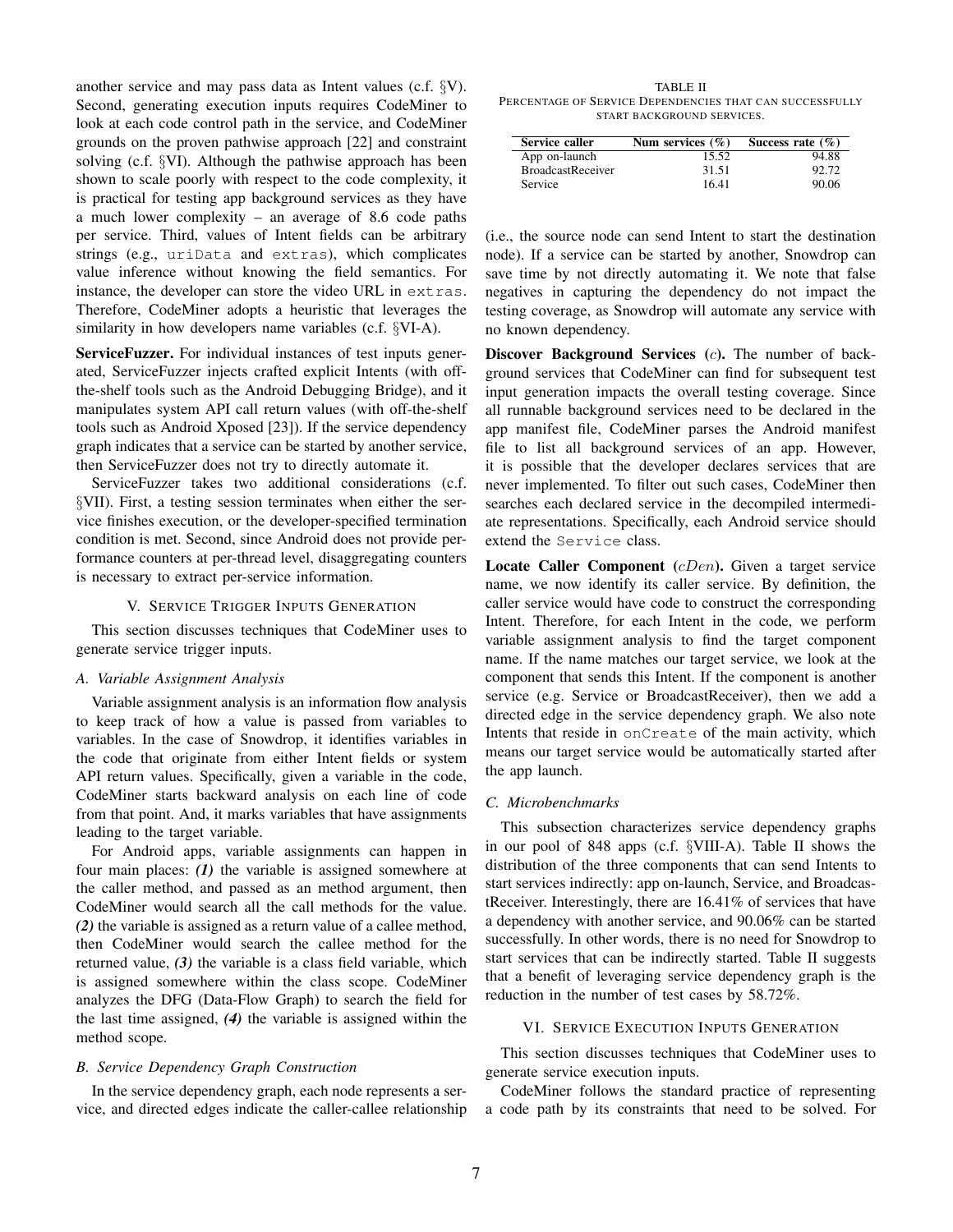| (Intent.Action=="DOWNLOAD")                                                                        | $\vdash$ Intent field                 |
|----------------------------------------------------------------------------------------------------|---------------------------------------|
| <b>AND</b>                                                                                         |                                       |
| ( CM.getActiveNewtorkInfo() == CM.TYPE WIFI<br>ΩR<br>CM.getActiveNewtorkInfo() == CM.TYPE MOBILE ) | System API return value               |
| <b>AND</b><br>(Intent.extraKey["city"] != NULL )                                                   | $\overline{\phantom{a}}$ Intent field |

<span id="page-4-1"></span>Fig. 3. Pathwise constraints of a code path for Service1. Satisfying constraints requires fuzzing Intent fields and system API return values.

instance, Fig. [3](#page-4-1) shows one set of pathwise constraints for Service1 in Fig. [1.](#page-2-0) Constraints on a path are first solved individually, to obtain a set of possible values. Then, for constraints that have several sets (e.g., network info in our example), sets are merged by the operation of union or intersection, according to the logical operators in the path.

The rest of this section discusses how individual constraints are solved, and this requires inferring both Intent field values and system API return values.

# <span id="page-4-0"></span>*A. Intent Field Inference*

As mentioned before, an Android Intent object has six fields: component, action, category, datatype, extras (<extras.key, extras.value>), uriData. This component outputs a set of  $(p, p.v)$ . We note that extras.key and extras.value make up a keyvalue pair. Thus, when  $p \notin \{$ action, component, uriData, category, datatype},  $p$  represents the extras.key. For example, in the set {(action, android.intent.action.View), (username, david)}, username represents the extras.key, and david is the corresponding extras.value.

Since Android confines what values the first four fields can take, developers typically hardcode their values, which makes it easy to run variable assignment analysis (c.f. §[V-A\)](#page-3-3). Both uriData and extras.value are more challenging to infer than other fields, because they can syntactically take on arbitrary values. While a naive way is to randomly generate data for these two fields, CodeMiner improves the semantical correctness of value inference with NLP-based heuristic. Next, we elaborate on this process.

Inferring **uriData** Field. uriData stores URI address. While some developers hardcode the URI string, uriData can also be dynamically assigned at runtime – as we discuss later, table [VI](#page-8-0) suggests only 0.63% uriData can be inferred from searching for hardcoded strings. Since datatype specifies uriData's MIME type, we can assign a URI that matches the MIME type. If the datatype field is not specified in the Intent, we can use another Intent field, action, to infer the MIME type. This is because the MIME type can have a connection with the Intent's action. For instance, if action is ACTION\_EDIT, uriData most likely contains the URI of the document to edit.

Then, we classify URI MIME types into the following commonly used groups: *text (plain)*, *image*, *application*, *mul-* *tipart*, *video*, *x-token*, *audio*, *message*. These are realized by matching datatype and action. Each group contains a list of candidate URIs for the address of objects pre-loaded on the emulator, or for popular webpages.

Inferring **extras** Field. extras.value can take on arbitrary types and values, which depend on the usage scenario ranging from storing web URLs to city names. From analyzing our app pool, we made an observation that developers typically use similar key names for the same purpose. An example is "music\_url" and "songURL", which both reference to some web URLs of audio files. We note that, in this example, while it is practically infeasible to guess the exact URL string, providing a compatible string is sufficient to carry on the service execution. Therefore, inferring the semantics of extras.value is crucial for inferring the value.

Building on efforts from the natural language community, CodeMiner combines the Word2Vec [\[18\]](#page-10-17) tool and the Support Vector Machine (SVM) [\[24\]](#page-10-23) classification algorithm. Given a word, Word2Vec computes the feature vector for it. Snowdrop uses a popular Word2Vec model [\[25\]](#page-10-24) already trained to recognize word semantics. So, words that are semantically similar should have similar feature vectors. We note that feature vectors are in mathematical representation, and they can be clustered by data classification algorithms such as SVM.

To train SVM to cluster similar feature vectors, we first get vectors of 5,724 extras.keys in our app pool. For key name composing of multiple words, we use the standard practice of averaging over individual vectors. Then, we label each extras.key's vectors with 24 groups: *name*, *id*, *text*, *title*, *number*, *action*, *video*, *type*, *folder*, *user*, *audio*, *file*, *version*, *message*, *error*, *date*, *time*, *alarm*, *url*, *image*, *location*, *password*, *json*, *widget*. These 24 groups are the top groups after we apply k-means clustering [\[24\]](#page-10-23) on all extras.keys.

Each group has a set of candidate values, such as a string that represents the current city name. Candidate sets are mainly from four sources: *(1)* app-based data include widget ID, package name, local storage path, etc, *(2)* environment-based data include current date time with different format strings, *(3)* file-based data cover specifications and formats, e.g., the format and size of pictures, and *(4)* URL-based data include URL addresses for web pages, images, audio, videos, etc.

With the trained Word2Vec model and the SVM model, CodeMiner first classifies each new extras.key and then assigns a candidate value to the corresponding extras.value field.

# *B. System API Return Value Inference*

System APIs belong to the Android namespace, and their usage has an "android." or "java." prefix. This observation simplifies the task of determining which variables hold values derived from some system API return values. Resource-related system APIs considered are listed in Table [III.](#page-5-1)

However, since a group of system APIs can change one mobile device component (e.g., GPS), the challenge lies in generating test data that are consistent to the hardware state. To this end, CodeMiner maintains a finite state machine (FSM)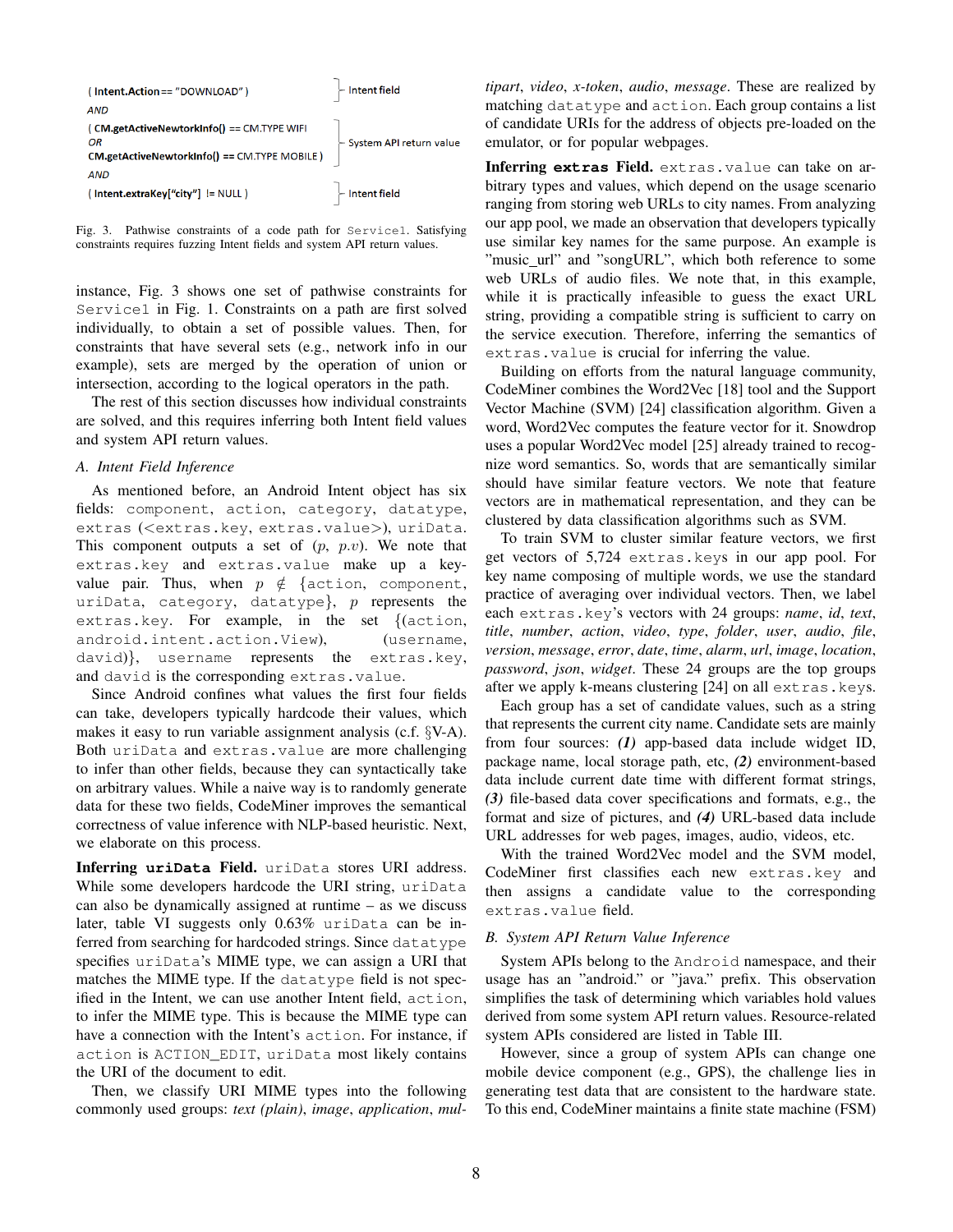<span id="page-5-1"></span>TABLE III POPULAR ANDROID SYSTEM APIS CALLED BY BACKGROUND SERVICES.

|                   | $\mathcal{O}_0$ |                      |      |
|-------------------|-----------------|----------------------|------|
| <b>System API</b> |                 | <b>System API</b>    | $\%$ |
| log               | 83.46           | file info            | 3.23 |
| network info      | 31.05           | account info         | 2.03 |
| wakelock          | 17.38           | audio                | 1.94 |
| calendar info     | 16.00           | bluetooth info       | 1.29 |
| database info     | 15.53           | system_settings      | 0.65 |
| file              | 14.04           | sms mms              | 0.37 |
| network           | 13.22           | account settings     | 0.09 |
| location info     | 11.65           | synchronization data | 0.09 |
| unique_identifier | 7.67            | contact info         | 0.09 |

for typical hardware components on mobile devices. Fortunately, most mobile devices exhibit a similar set of hardware capabilities: geo-localization, data I/O, motion-related sensors, etc. In addition, Android provides standard abstractions to hide individual hardware components' intrinsic properties. For example, sensors basically have three reachable states: *on*, *off*, *sampling*. For each system API that CodeMiner needs to generate test data, CodeMiner keeps track of the current state of hardware components. In the sensor example above, if the sensor has been activated by registering with SensorManager, then its status should be *on*.

# *C. Microbenchmarks*

We evaluate the use of the SVM-based classification algorithm, by comparing with the human baseline. Specifically, with 5,724 extras.key strings from our app pool, we manually label them into 24 groups (c.f. §[VI-A\)](#page-4-0). Then, we randomly allocate 60%, 20% and 20% of these strings as the training set, validation set, and testing set, respectively. We use cross-validation to choose the parameter  $c=10$  which trades off misclassification against simplicity of the decision surface from the set: 0.01, 0.02, 0.05, 0.1, 0.2, 0.5, 1, 2, 5, 10, 50, 100. The accuracy measured by the testing set is 79.55% over the 24 groups (as compared to the random guess of an accuracy of  $\sim$ 4.2%), with a recall of 78.41%, and a precision of 80.81%.

## VII. ADDITIONAL PRACTICAL CONSIDERATIONS

<span id="page-5-0"></span>This section discusses practical considerations for Service-Fuzzer to test individual background services, with test inputs generated by CodeMiner.

# *A. Automating Background Services*

Before injecting Intents to start services, ServiceFuzzer launches the app to allow the opportunity to properly initialize. For example, many apps check for environment dependencies, e.g., the database tables. Then, ServiceFuzzer pauses the app foreground activity, by simulating the user pressing the device HOME button.

ServiceFuzzer then selects nodes without any incoming edges in the service dependency graph, as these nodes represent services  $(c)$  without any dependency  $(cDens)$ . For each of these services, ServiceFuzzer turns corresponding sets of test data into individual explicit Intents. Specifically,  $c$  (in the service trigger inputs) becomes the Intent's target

component, and pairs of  $p$  and  $p.v$  (in service execution inputs) become Intent fields.

The execution of service code paths is guided by both Intent fields and any system API return values. The former is in the Intent crafted in the previous step. The latter requires ServiceFuzzer to intercept system API calls by the service, and this can be done with off-the-shelf tools such as Xposed. For each system API call intercepted, ServiceFuzzer searches in the execution inputs for a pair of  $a$  and  $a.v$  that matches the system API. The return value is then manipulated to be  $a.v.$  For example, we can intercept the return value of activeNetwork.getType() with an integer ConnectivityManager.TYPE\_WIFI or ConnectivityManager.TYPE\_MOBILE in Fig. [1.](#page-2-0)

# *B. Terminating a Testing Session*

To simulate different termination conditions, Snowdrop allows developers to select from the following two termination strategies for each testing session.

Graceful Termination. This termination strategy allows the service to run to completion. ServiceFuzzer passively infers the lifecycle by intercepting onStartCommand, onBind, and onDestroy callback events.

Forced Termination. This termination strategy kills the service when the developer-specified timer fires. In addition, the developer can instrument calls to our debugging API, SNOWDROP\_KILL(), in the app bytecode. Upon intercepting this API call at run time, ServiceFuzzer would kill the app main process and spawned processes, to simulate the termination forced by the OS.

# *C. Disaggregating Logs*

Snowdrop provides resource utilization logs including CPU and memory. Providing *per-service* logs can be challenging, as the Android platform provides performance counters at applevel, not component-level. Snowdrop exercises log disaggregation as below.

We record the service's start and end time, and attribute counters in this lifetime period to it accordingly. The service lifetime typically can be identified with the three callbacks: onStartCommand, onBind, onDestroy. We note that there are cases of concurrent threads: a service is created as a thread within the app main process, or even multiple services. To handle these cases, we attribute the resource utilization equally, and this is a standard technique used by app data analysis tools [\[26\]](#page-10-25).

# VIII. EVALUATION

This section is organized by the following major results: *(1)* Without human inputs, Snowdrop can achieve 20.91% more service code path coverage than existing pathwise test input generators, and 64.11% more coverage than random test input generators. *(2)* 92.17% of Intents generated by CodeMiner are not malformed or invalid – more than 21.19% higher than comparison baselines. *(3)* Test input generation takes an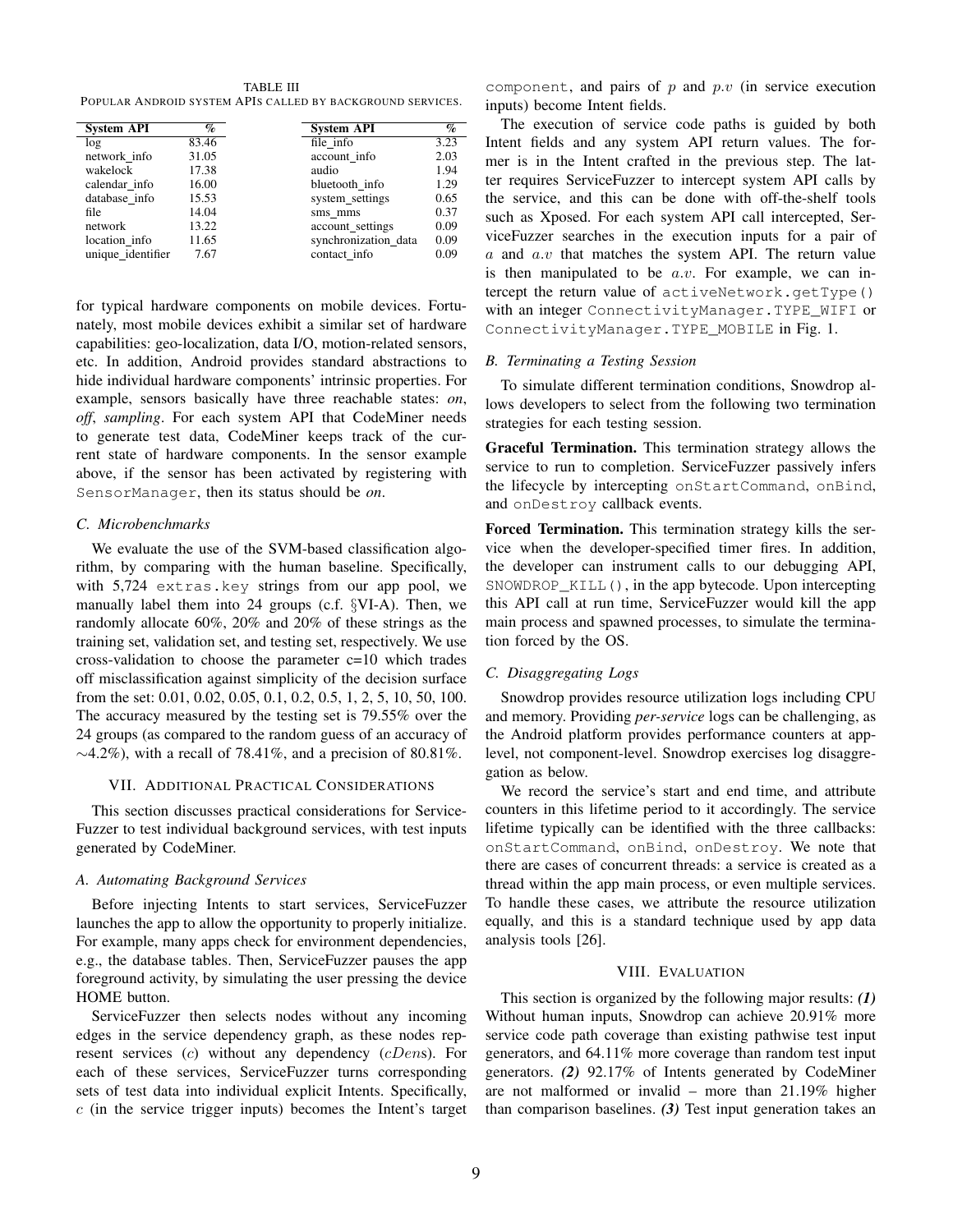average of 20.06 sec for one Android service. This makes Snowdrop feasible for testing background services in practice.

## <span id="page-6-0"></span>*A. Methodology and Implementation*

We implemented Snowdrop in Python and Java – CodeMiner has 17,916 lines of code (LOC), ServiceFuzzer has 7,814 LOC, and logging modules have 4,463 LOC. CodeMiner disassembles and decompiles Android app bytecode with Androguard [\[27\]](#page-10-26). ServiceFuzzer runs inside Genymotion [\[28\]](#page-10-27), one of the fastest emulators available. ServiceFuzzer exercises the standard practice of injecting Intents and killing services, with Android Debugging Bridge (ADB). And, it uses Xposed [\[23\]](#page-10-22) to manipulate system API return values. To calculate code path coverage, we modify BBoxTester [\[29\]](#page-10-28) with the popular tool JaCoCo [\[30\]](#page-10-29) to first list all code paths in services. Then, we cross-reference this full list with our own list of executed branches, to calculate the number of exercised paths.

Evaluation Metrics and Comparison Baselines. To evaluate the effectiveness, we adopt the metric of path coverage, or the number of branched control paths in a service that a testing tool executes. We also use the test input generation time as another evaluation metric.

With these metrics, evaluations are based on the following comparison baselines. First, for representing random test input generators, one baseline is Intent Fuzzer [\[15\]](#page-10-14), an ICC-based fuzzing for Android apps. It relies on static analysis to identify all Intents and their mandatory fields, and then randomly generates field values. Another baseline is NullIntentFuzzer [\[14\]](#page-10-13), a fuzzing tool that focuses on crafting Intents with only the service component name. Second, as there is no offthe-shelf pathwise test input generators for app services, we implemented one with IC3 [\[31\]](#page-10-30). IC3 is the current state-ofthe-art solution for Intent fields inference.

Methodology. Our app pool consists of 848 popular apps on the Google Play store. To minimize any test bias towards certain app categories, we take top 53 apps from each of the 16 popular app categories (i.e., News, Music, and Social). Collectively, these 848 apps have a total of 1,968 Services.

To run experiments, we generate test inputs for all apps, with Snowdrop and comparison baselines. For Snowdrop and IC3, each code path in identified services has a test case, and we let a test run for five minutes after injecting the Intent via ADB. Since it is difficult to force random test input generators to target a particular code path, we let Intent Fuzzer and NullIntentFuzzer run as many rounds as possible within the same time window, for fairness.

Verifiability. Factors that might influence the reproducibility of results include *(1)* the version of apps in our pool, *(2)* the version of open-sourced tools that Snowdrop uses, and *(3)* the hardware spec of our testing environment. For the first two factors, we have archived the downloaded packages. For the last factor, we are running Windows 10 on Intel i7-3770 CPU and 16 GB of RAM.



<span id="page-6-1"></span>Fig. 4. Service code path coverage for different test input generators. Each tool tries to generate test inputs to execute as many code paths in services of our app pool as possible. By inferring all Intent fields and system API return values, Snowdrop can achieve better coverage than IC3 and Intent Fuzzer.

## *B. What is the Service Code Path Coverage Achieved?*

We start by empirically measuring and comparing Snowdrop's service code path coverage. As mentioned above, the ground truth is computed by BBoxTester [\[29\]](#page-10-28) and Ja-CoCo [\[30\]](#page-10-29). We generate the test input for each code path, with Snowdrop and two other baselines, Intent Fuzzer and IC3. These two baselines provide visibility into existing random and pathwise test input generators. A test case represents one code path, and it successfully completes if all branches on the code path are executed. As Fig. [4](#page-6-1) shows, excluding services in thirdparty libraries, Snowdrop successfully executes 79.24% of all 16,925 service code paths in our app pool. This is 20.91% more coverage than IC3 and 64.11% more coverage than Intent Fuzzer.

There are two cases where a test case can not completely execute a code path: *(1)* a branch cannot be satisfied, and *(2)* execution exceptions due to malformed or invalid Intents. The following two subsections delve into these two cases.

# *C. How Well Do Test Inputs Satisfy Branch Conditions?*

One factor affecting the service code path coverage is whether the test input can satisfy all branches on its intended code path. There are two main reasons behind unsatisfiable branching conditions: *(1)* branching conditions are hard-coded to be false, or *(2)* branching arguments cannot be externally fuzzed. To quantify these reasons, we classify branching arguments by their types: *Constant*, *Non Sys API* (e.g., developers' own functions), *Sys API*, and *Intent Field*. The last two classes can be externally fuzzed. While ServiceFuzzer fuzzes *Sys API* return values through interception (c.f. §[VIII-A\)](#page-6-0), we do not intercept *Non Sys APIs* as they also contain developer code that needs to be tested.

Table [IV](#page-7-0) shows the distribution of possible variations of branching conditions. Each variation has one of the two tags: *Fuzzable* (i.e, the branching condition arguments can be fuzzed to satisfy) and *Unfuzzable* (i.e, otherwise). Given that only *Sys API*, and *Intent Field* can be external fuzzed, there are some branching statements out of scope for Snowdrop.

Table [V](#page-7-1) shows that Snowdrop can successfully fuzz 89.41% of branching conditions. We note that cases involving *Sys API* tend to have a relatively lower percentage. And, this is a known problem in the community [\[32\]](#page-10-31), as certain data types of return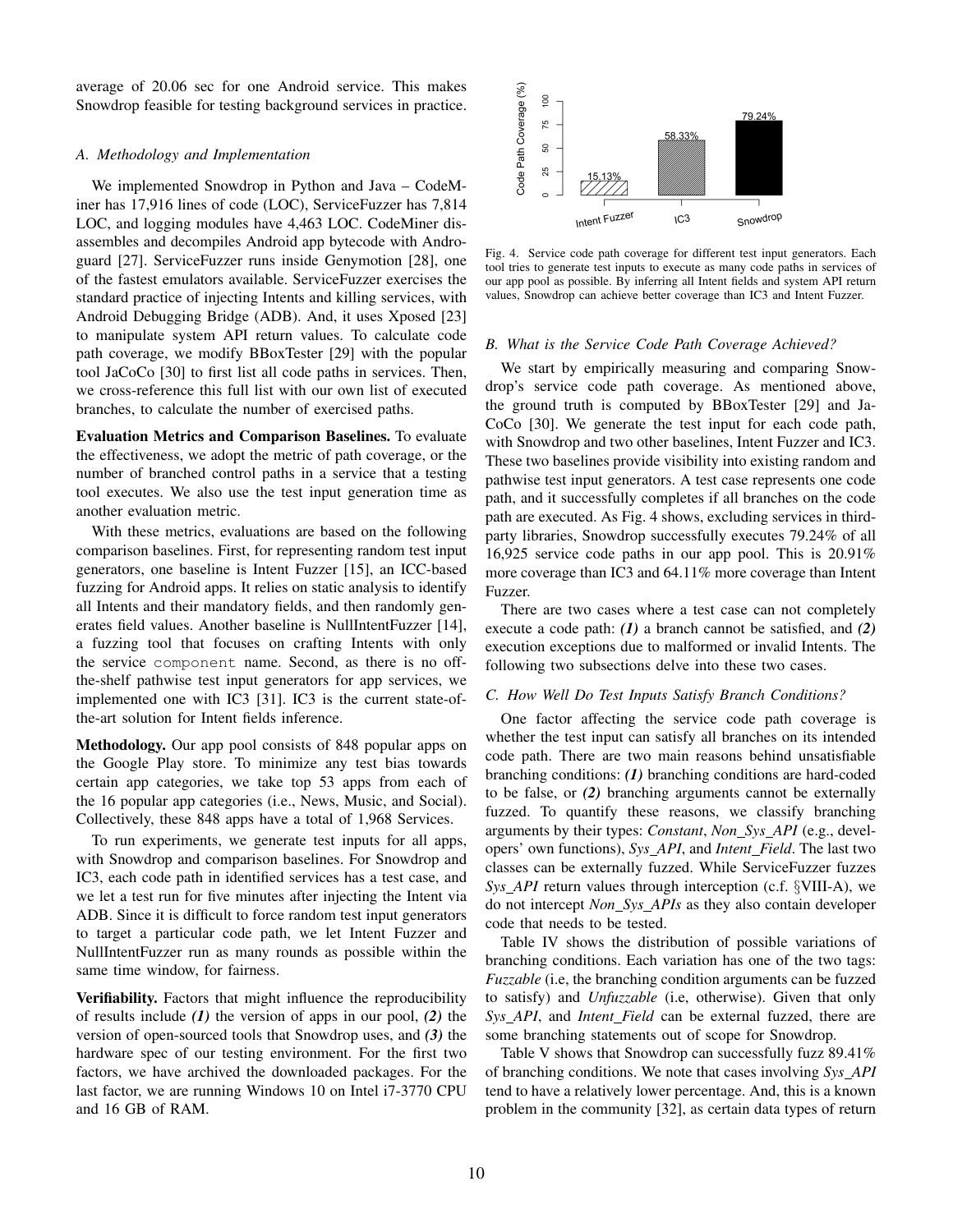#### TABLE IV

<span id="page-7-0"></span>DISTRIBUTION OF DIFFERENT BRANCHING CONDITIONS BY THE TYPE OF THEIR ARGUMENTS. GIVEN THAT ONLY *Sys API*, AND *Intent Field* CAN BE EXTERNALLY FUZZED, THERE ARE SOME BRANCHING STATEMENTS OUT OF SCOPE FOR SNOWDROP.

| Tag        | Argument 1   | Argument 2   | $\%$  |
|------------|--------------|--------------|-------|
| Unfuzzable | Constant     | Constant     | 8.83  |
| Fuzzable   | Sys API      | Constant     | 10.71 |
| Fuzzable   | Sys API      | Sys API      | 0.29  |
| Fuzzable   | Sys API      | Intent Field | 1.55  |
| Fuzzable   | Intent Field | Intent Field | 0.03  |
| Fuzzable   | Intent Field | Constant     | 52.83 |
| Unfuzzable | Sys API      | Non Sys API  | 0.38  |
| Unfuzzable | Non_Sys_API  | Intent Field | 2.56  |
| Unfuzzable | Non_Sys_API  | Constant     | 22.06 |
| Unfuzzable | Non_Sys_API  | Non Sys API  | 0.78  |

<span id="page-7-1"></span>TABLE V NUMBER OF FUZZABLE BRANCHING CONDITIONS THAT SNOWDROP CAN SATISFY.

| Argument 1   | Argument 2   | Satisfiable $(\% )$ |
|--------------|--------------|---------------------|
| Sys_API      | Constant     | 84.35               |
| Sys API      | Sys API      | 72.71               |
| Sys_API      | Intent Field | 92.71               |
| Intent Field | Intent Field | 100.0               |
| Intent Field | Constant     | 97.28               |

values are difficult to fuzz, which include arrays, iterators, the pair in a map, a set, I/O operations, content providers, or even some complex data objects (e.g., bitmap).

Finally, we note the use of *Non Sys API*s varies among app categories. Fig. [5](#page-7-2) organizes Snowdrop's code coverage by the app category. Interestingly, it suggests that Music and Photography apps generally achieve lower coverage. Photography apps tend to use specialized library functions such as calculating the rescaling size for bitmap files. Similarly, Music apps contain many developer-defined objects such as a singer profile object that is generally difficult to solve for test input generators.

## *D. What is the Correctness of Intent Inference Heuristics?*

Another factor affecting the service code path coverage is the correctness of Intents generated. Specifically, malformed and invalid Intents can cause run-time exceptions, and these exceptions force tests to terminate unexpectedly. For instance, a tool can assign arbitrary string values to extras key-value pairs that expect well-formed strings such as web URLs or media file paths. In other cases, numeric values can have a meaning such as GPS longitude and latitude. Fig. [6](#page-7-3) shows that 92.17% of Intents generated by Snowdrop can successfully run to the test completion. Interestingly, this is 21.19% and 48.35% more successful cases than IC3 and Intent Fuzzer, respectively. Since IC3 and Intent Fuzzer do not consider the field semantics, most exceptions caught (e.g., NumberFormatException and and NullPointerException) are due to malformed and invalid test inputs.

Next, we discuss malformed Intents generated by CodeMiner. First, 51.33% of these cases belong to services in



<span id="page-7-2"></span>Fig. 5. Depending on the type of branching conditions and data structures in the code, some app categories are more difficult to generate test inputs for.



<span id="page-7-3"></span>Fig. 6. Malformed or invalid Intents can cause run-time exceptions, and force a test to terminate unexpectedly. Of all Intents generated, Snowdrop generates the highest percentage of correct Intents. For comparison baselines, many exceptions include NumberFormatException and NullPointerException.

third-party libraries, e.g., advertisement and app analytics tracking. One observation is that these third-party libraries have Intent fields with uncommon naming convention, e.g., EXTRA SITUATION and FRONTIA USER AIPKEY. Second, 12.67% of unsuccessful cases are due to widget update services, which require the right widget ID. Third, 4.67% of unsuccessful cases are services for licensing or signing information, which require the right licensing information. While being out of scope for this paper, it is possible to implement a human feedback loop to address these limitations.

Finally, we benchmark the two inference heuristics of CodeMiner to understand how they contribute to the correctness of Intents. As we mentioned before, CodeMiner first tries variable assignment analysis (VAA), to find field value assignments in app binaries. Since developer-specified fields can be difficult to infer, CodeMiner then infers their values with NLP-based heuristic (NLPH). Table [VI](#page-8-0) shows the effectiveness of the two strategies: variable assignment analysis (VAA) and NLP-based heuristic (NLPH). First, we observe that variable assignment analysis can handle most cases of component, action, datatype, extras.key, and category. The reason is that these fields have a predefined set of values, and most apps explicitly assign their values. Second, Table [VI](#page-8-0) suggests that the situation is different for uriData and extras.value, where the developer can assign arbitrary values. In these cases, the inference relies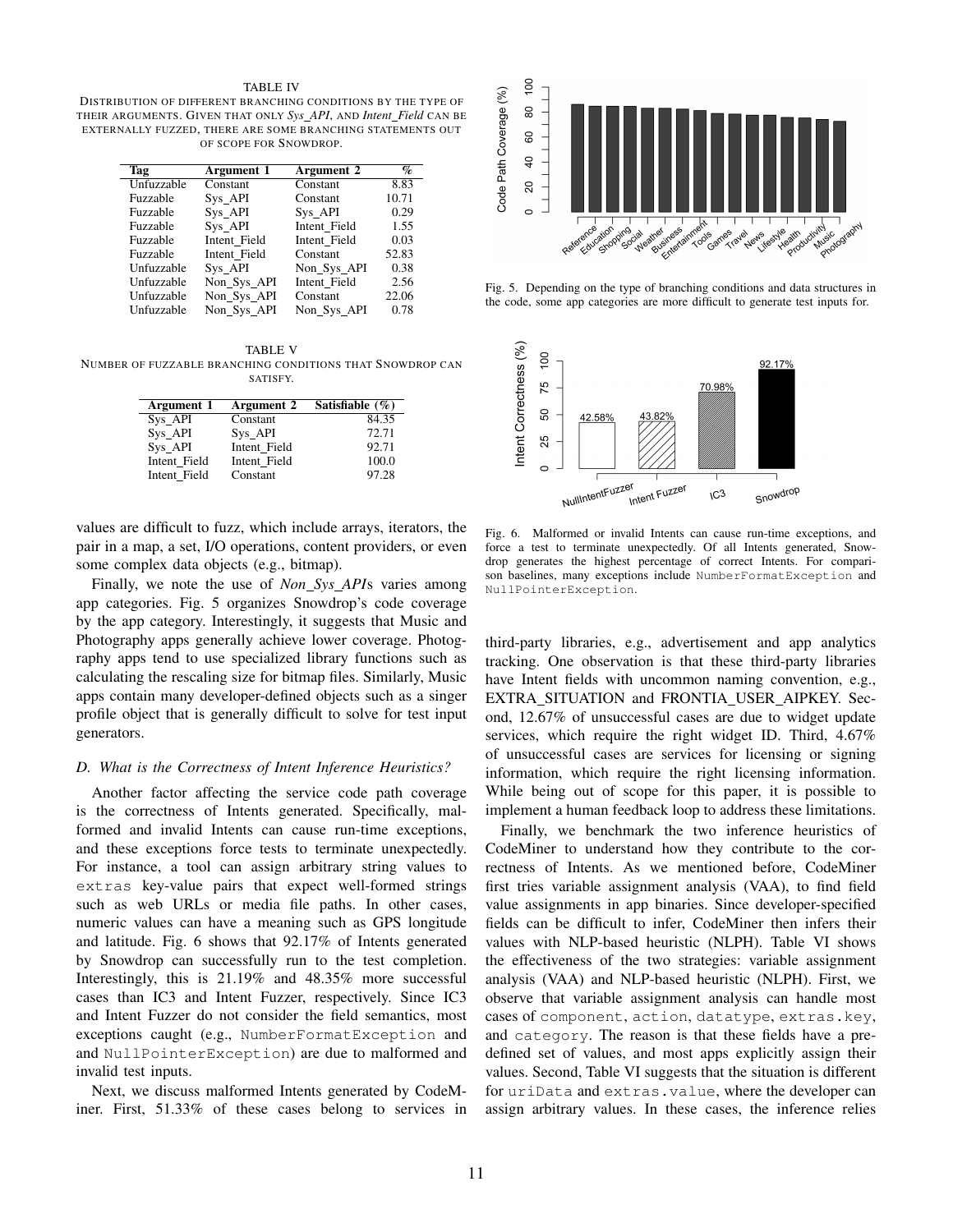#### TABLE VI

<span id="page-8-0"></span>PERCENTAGE OF INTENT FIELDS WHOSE VALUES CAN BE INFERRED BY VARIABLE ASSIGNMENT ANALYSIS (VAA) AND NLP-BASED HEURISTIC (NLPH). RESULTS ARE GROUPED BY THE INTENT FIELD TYPE.

| <b>Intent</b>     | <b>Inferred</b> | <b>Inferred</b> | Unresolved $(\%)$    |
|-------------------|-----------------|-----------------|----------------------|
| field             | by VAA $(\%)$   | by NLPH $(\%)$  |                      |
| component         | 90.75           | N/A             | 9.25                 |
| action            | 90.77           | N/A             | 9.23                 |
| uriData           | 0.63            | 99.37           | N/A                  |
| datatype          | 79.35           | N/A             | 20.65                |
| extras.key        | 96.63           | N/A             | 3.37                 |
| extras.value      | 1.85            | 98.15           | N/A                  |
| category          | 97.08           | N/A             | 2.82                 |
| 250               |                 |                 |                      |
| Time (sec)<br>125 |                 |                 |                      |
|                   |                 |                 | Average $= 65.8$ sec |
|                   |                 |                 |                      |
|                   |                 |                 |                      |
|                   |                 |                 |                      |
|                   |                 | Apps            |                      |

<span id="page-8-1"></span>Fig. 7. Time taken to generate test inputs for each of our 848 apps. The computation cost of Snowdrop is practical for real-world usage.

on applying classification techniques to the variable name. Empirical results show that 99.37% of uriData and 98.15% of extras.value can be inferred this way.

Table [VI](#page-8-0) also suggests that there are instances CodeMiner fails to infer. One reason is that CodeMiner ignores data types that cannot be analyzed by static analysis or sent over ADB: Parcelable, Serializable, and Bundle. In our app pool, while most extras.values are String and Integer, 12.16% of them are of these unsupported types.

#### *E. Is the Computation Cost Feasible in Practice?*

Measurements show that Snowdrop has a reasonable cost for real-world usage. Fig. [7](#page-8-1) shows the average time to generate test cases for an app is 65.80 sec, which translates to 20.06 sec per Android app service. While being out of scope for this paper, optimizations on constraint solving will reduce this cost. For reference, we note that IC3 takes an average of 23.41 sec to generate the ICC message per service.

#### IX. CASE STUDIES

With Snowdrop, we tested our pool of 848 apps and found that 12.05% of background services have bugs. For example, 8.88% of apps have problems of poor exception handling. For analysis, we logged ADB runtime exceptions and various performance counters including CPU utilization, network tx/rx, power consumption, etc. We confirmed Snowdrop's findings by manually examining decompiled the bytecode of reported apps. This section highlights real-world bugs that Snowdrop reported on apps released in the wild.

# *A. Crashes and Poor Exception Handling*

TED. Snowdrop detected *java.lang.NullPointerException: PowerManager*\$*WakeLock.release() on a null object reference*. By manually examining the decompiled app bytecode, we found that the com.pushio.manager.PushIOEngagementService service does not initialize a WakeLock object before acquiring and releasing the lock in some code paths.

Huffington Post. Snowdrop detected a crash due to *java.lang.RuntimeException: WakeLock under-locked com.commonsware.cwac.wakeful.WakefulIntentService* in downloadall.AutoOfflineService. This error suggests that the WakeLock was released more times than it was acquired. We confirmed by decompiling the Huffington Post app. And, we found that the app does not check whether the WakeLock is acquired in wakeful.WakefulIntentService, which is called by downloadall.AutoOfflineService.

Sophos Mobile Control. Snowdrop detected *java.lang.NoClassDefFoundError: com.sonymobile.enterprise.Configuration* in InstallCertificateService. We manually inspected the decompiled bytecode – the InstallCertificateService tried to instantiate the *com.sonymobile.enterprise.Configuration* class, which does not exist in the expected third-party library, *sonymobile.enterprise*. One possible explanation is that the developer might have mistaken the library version.

## *B. Resource Usage Bugs*

FOX TV Turkiye. Logs indicate that this app has many periods of extremely low CPU utilization. This observation suggests that the app might have prevented the CPU from being suspended to reduce energy consumption. We manually examined the decompiled app bytecode, and we found that the PushAdService was trying to hold *pushad.wakelock* until all async jobs completed. However, this WakeLock was not properly released in two of the code paths.

AirPlay/DLNA Receiver. AirPlay/DLNA Receiver wirelessly receives videos, pictures and music from nearby devices. Without any active streaming sessions, we noticed that the app had an unexpectedly high network traffic (∼1 MB/s) when WaxPlayService was running. One potential impact of this behavior is the high energy consumption. We used WireShark [\[33\]](#page-10-32) to investigate possible causes with networklevel traffic traces, and we found that the app constantly sent out 599-byte MDNS/Bonjour requests. In addition, the app periodically sends a group of 60-byte TCP packets to the network gateway.

#### X. RELATED WORK

## *A. Mobile App Testing Frameworks*

Most existing testing frameworks rely on UI automation, for workloads of touch-screen interactions and gestures. Appium [\[34\]](#page-10-33) and UiAutomator [\[35\]](#page-10-34) are popular frameworks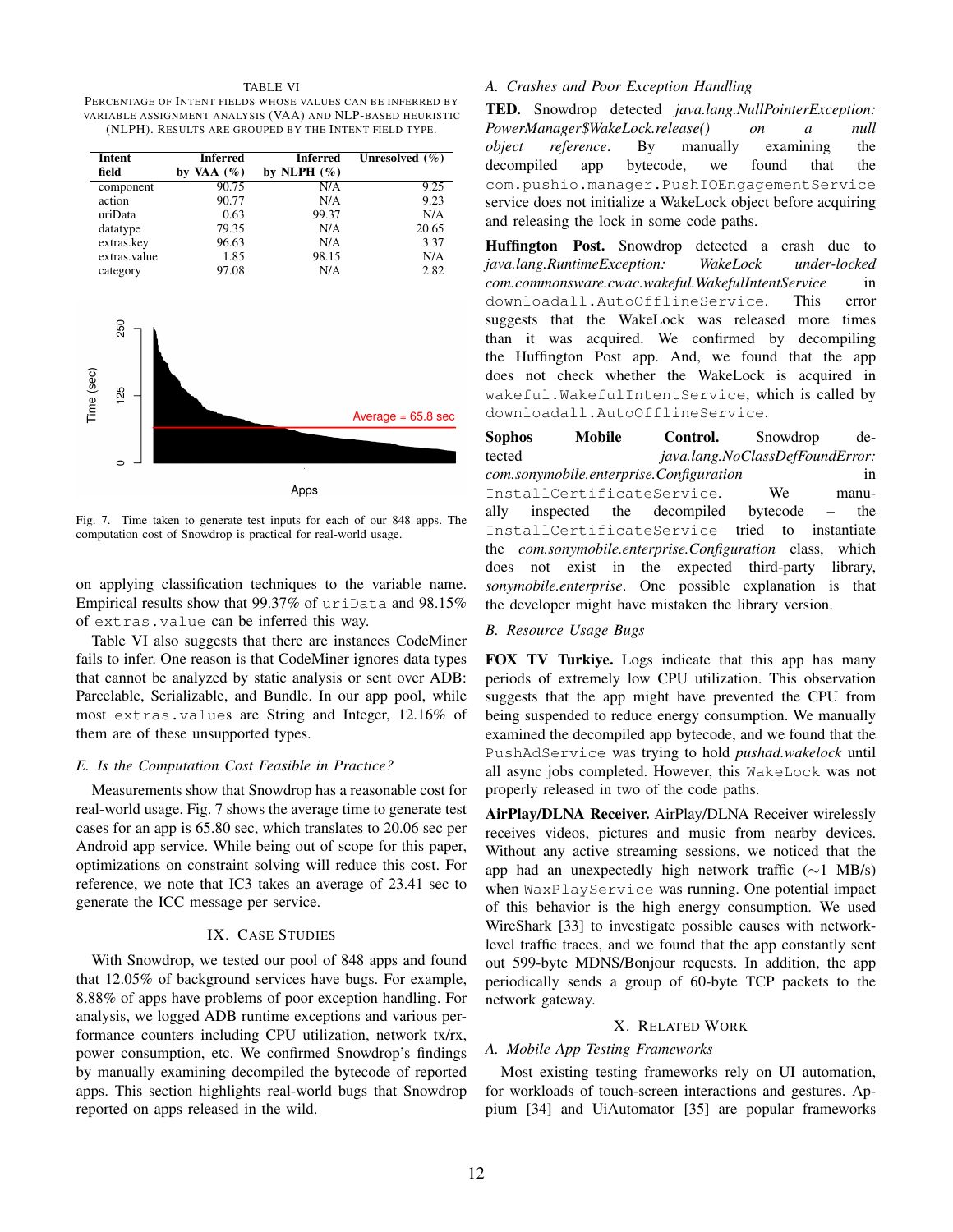with API to build UI-driven tests. PUMA [\[36\]](#page-10-35) explores a flexible programming paradigm to UI-driven app analysis, and RERAN [\[37\]](#page-10-36) addresses touch-sensitive record-and-replay. Testflight [\[38\]](#page-10-37) is a framework for iOS developers to invite real-world users to exercise the app. AMC [\[39\]](#page-10-38) reduces the amount of work that a human expert must perform to evaluate the conformance of vehicular apps. SmartDroid [\[40\]](#page-10-39) identifies UI-based trigger conditions in Android apps to help privacy experts to quickly find the sensitive behaviors. RainDrops [\[41\]](#page-10-40) envisions a split-execution model for building automated and contextual testing services to bring real-world contexts into mobile app testing.

Unfortunately, background services are hidden from users, and empirical data show ∼50.32% of services are not reachable through UI invocations. This observation motivates the need of Snowdrop.

## *B. Intent Inference Tools*

Many testing scenarios rely on the ICC-oriented approach, or the ability to extract ICC messages coded in the app bytecode. For instance, ComDroid [\[42\]](#page-10-41) and IccTA [\[43\]](#page-10-42) analyze ICC messages to detect privacy leaks.

As §[III-B](#page-2-5) discusses, there are also generic tools to facilitate the ICC-oriented approach. The first category of tools is simply a fuzzer that assumes most of the Intent structure would be given by the user [\[14\]](#page-10-13). These tools can impose a significant burden due to manually creating test inputs to achieve full coverage. To this end, random test input generators can generate random Intent field values [\[13\]](#page-10-12), [\[15\]](#page-10-14). However, random data generators do not guarantee test input quality, nor the time to achieve full testing coverage [\[44\]](#page-10-43). Finally, some tools exploit app code knowledge to make informed decisions on Intent inference and generation. IntentFuzzer [\[16\]](#page-10-15) intercepts API calls to learn keys in extras, and then randomly generates value for each key. IC3 [\[12\]](#page-10-11) improves on Epicc [\[45\]](#page-10-44), and it analyzes the code to infer constraints given by a code path on values that each field can take on.

While these ICC-oriented tools try to identify as many Intents as possible in the app bytecode, implicit Intents can be challenging for static analysis tools. Furthermore, since some Intent fields can syntactically take on arbitrary values, Snowdrop improves the inference correctness with NLP-based heuristic.

# *C. Visibility Into Background Services*

The research community has recently started to explore problems related to background services. Chen et al. [\[5\]](#page-10-4), [\[6\]](#page-10-5) conducts a large-scale study, and telemetries from user devices reveal services can consume unexpected amount of energy. Then, they propose HUSH as a way to dynamically suppress background services on the device. TAMER [\[11\]](#page-10-10) is an OS mechanism that monitors events and rate-limits the wake-up of app services on the device.

There are related efforts on code analysis. Entrack [\[26\]](#page-10-25) aims to finely trace energy consumption of system services, and addresses challenges in accurate per-thread accounting. Pathak et al. [\[46\]](#page-11-0) proposes a compile-time solution based on the classic reaching data-flow analysis problem to automatically infer the possibility of a no-sleep bug in a given app.

Snowdrop can complement these efforts, and it fills the gap of enabling developers to systematically test all services before the app release.

## XI. DISCUSSION AND FUTURE WORK

System Limitations. As with any system, Snowdrop has limitations. First, dynamically loaded code can be challenging for Snowdrop to analyze, as the code might not be available until run time. Fortunately, most background services are not implemented in this fashion. Second, while the NLP-based heuristic improves the correctness of Intent value inference for Snowdrop, there are still cases where developers use meaningless variable names that complicate semantic understanding. As a future work, we are exploring additional means of inferring the semantics of variables.

Overhead of Pathwise Test Input Generation. The community has raised the concern that pathwise test input generation does not scale well with the software complexity. Fortunately, mobile app services generally have relatively low complexity, and empirical results suggest an average of 8.60 code paths per service.

Complementing UI Automation Testing. Many tools are available for developers to automate UI testing. We believe that ensuring app experience can benefit from testing both UI and background services. Since both aspects do not conflict with each other, Snowdrop can complement existing UI automation testing.

Applicability to Other Mobile Platforms. Background services that consume too much resources are also present in iOS and Windows apps. While concepts of Snowdrop are applicable to other mobile platforms, our current investigation suggests that there does not seem to be an easy way to trigger background services to run. We are exploring workarounds.

# XII. CONCLUSION

Snowdrop fills the gap towards systematically testing app background services. It automatically generates test inputs to maximize service code path coverage. Empirical results show that Snowdrop can achieve higher coverage over existing random and pathwise test input generators. Furthermore, Snowdrop has uncovered service problems ranging from crashes to energy bugs, and it can well complement the existing UI automation based testing.

## ACKNOWLEDGMENT

We thank the anonymous reviewers for their insightful comments and suggestions. This research was partially supported by grants from the Nature Science Foundation of China (Grant No. U1605251), and the National Science Foundation for Distinguished Young Scholars of China (Grant No. 61325010).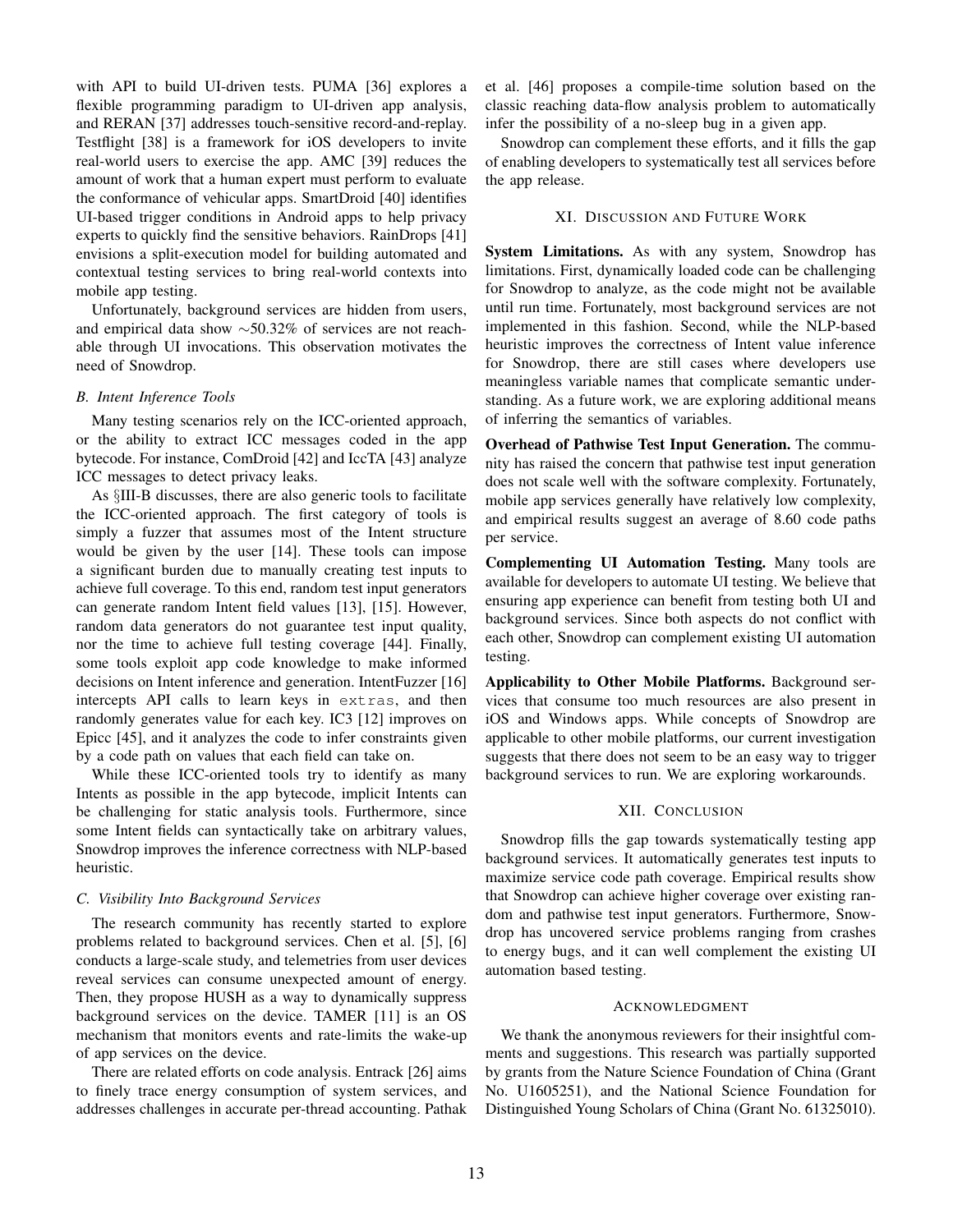#### **REFERENCES**

- <span id="page-10-0"></span>[1] C.-J. M. Liang, N. D. Lane, N. Brouwers, L. Zhang, B. F. Karlsson, H. Liu, Y. Liu, J. Tang, X. Shan, R. Chandra, and F. Zhao, "Caiipa: Automated Large-scale Mobile App Testing through Contextual Fuzzing," in *The 20th Annual International Conference on Mobile Computing and Networking Paris, MobiCom*. ACM, 2014, pp. 519–530.
- <span id="page-10-1"></span>[2] B. Liu, S. Nath, R. Govindan, and J. Liu, "DECAF: Detecting and Characterizing Ad Fraud in Mobile Apps," in *11th USENIX Symposium on Networked Systems Design and Implementation, NSDI*. USENIX, 2014, pp. 57–70.
- <span id="page-10-2"></span>[3] L. Ravindranath, S. Nath, J. Padhye, and H. Balakrishnan, "Automatic and Scalable Fault Detection for Mobile Applications," in *MobiSys*. ACM, 2014, pp. 190–203.
- <span id="page-10-3"></span>[4] L. L. Zhang, C.-J. M. Liang, Z. L. Li, Y. Liu, F. Zhao, and E. Chen, "Characterizing privacy risks of mobile apps with sensitivity analysis," in *IEEE Transactions on Mobile Computing (TMC)*. IEEE, 2017.
- <span id="page-10-4"></span>[5] X. Chen, N. Ding, A. Jindal, Y. C. Hu, M. Gupta, and R. Vannithamby, "Smartphone Energy Drain in the Wild: Analysis and Implications," in *SIGMETRICS/PERFORMANCE Joint International Conference on Measurement and Modeling of Computer Systems,SIGMETRICS*. ACM, 2015, pp. 151–164.
- <span id="page-10-5"></span>[6] X. Chen, A. Jindal, N. Ding, Y. C. Hu, M. Gupta, and R. Vannithamby, "Smartphone Background Activities in the Wild: Origin, Energy Drain, and Optimization," in *The 21th Annual International Conference on Mobile Computing and Networking Paris, MobiCom*. ACM, 2015, pp. 40–52.
- <span id="page-10-6"></span>[7] S. Rosen, A. Nikravesh, Y. Guo, Z. M. Mao, F. Qian, and S. Sen, "Revisiting Network Energy Efficiency of Mobile Apps: Performance in the Wild," in *Proceedings of the 2015 Internet Measurement Conference, IMC*. ACM, 2015, pp. 339–345.
- <span id="page-10-7"></span>[8] S. Rosen, Z. Qian, and Z. M. Mao, "AppProfiler: A Flexible Method of Exposing Privacy-Related Behavior in Android Applications to End Users," in *Third ACM Conference on Data and Application Security and Privacy, CODASPY*. ACM, 2013, pp. 221–232.
- <span id="page-10-8"></span>[9] Android, "Android Restrict Background Data Usage," [https://support.](https://support.google.com/nexus/answer/2819524?hl=en) [google.com/nexus/answer/2819524?hl=en,](https://support.google.com/nexus/answer/2819524?hl=en) 2016.
- <span id="page-10-9"></span>[10] Apple, "iOS Background App Refresh ," [https://support.apple.com/](https://support.apple.com/en-us/HT202070) [en-us/HT202070,](https://support.apple.com/en-us/HT202070) 2016.
- <span id="page-10-10"></span>[11] M. Martins, J. Cappos, and R. Fonseca, "Selectively Taming Background Android Apps to Improve Battery Lifetime," in *USENIX Annual Technical Conference, USENIX ATC*. USENIX, 2015, pp. 563–575.
- <span id="page-10-11"></span>[12] SIIS Lab at Penn State Unverisity, "IC3: Inter-Component Communication Analysis for Android," [http://siis.cse.psu.edu/ic3/index.html#](http://siis.cse.psu.edu/ic3/index.html#banner) [banner,](http://siis.cse.psu.edu/ic3/index.html#banner) 2015.
- <span id="page-10-12"></span>[13] A. K. Maji, F. A. Arshad, S. Bagchi, and J. S. Rellermeyer, "An empirical study of the robustness of inter-component communication in android," in *42nd Annual IEEE/IFIP International Conference on Dependable Systems and Networks, DSN*, 2012, pp. 1–12.
- <span id="page-10-13"></span>[14] NCC Group, "Intent fuzzer," [https://www.nccgroup.trust/us/about-us/](https://www.nccgroup.trust/us/about-us/resources/intent-fuzzer/) [resources/intent-fuzzer/,](https://www.nccgroup.trust/us/about-us/resources/intent-fuzzer/) 2012.
- <span id="page-10-14"></span>[15] R. Sasnauskas and J. Regehr, "Intent Fuzzer: Crafting Intents of Death," in *WODA+PERTEA*, 2014, pp. 1–5.
- <span id="page-10-15"></span>[16] K. Yang, J. Zhuge, Y. Wang, L. Zhou, and H. Duan, "IntentFuzzer: Detecting Capability Leaks of Android Applications," in *ACM Asia Conference on Computer and Communications Security, ASIA CCS*, 2014, pp. 531–536.
- <span id="page-10-16"></span>[17] H. Ye, S. Cheng, L. Zhang, and F. Jiang, "DroidFuzzer: Fuzzing the Android Apps with Intent-Filter Tag," in *Proceedings of International Conference on Advance in Mobile Computing and Multimedia, MoMM*, 2013, pp. 68:68–68:74.
- <span id="page-10-17"></span>[18] T. Mikolov, I. Sutskever, K. Chen, G. Corrado, and J. Dean, "Distributed Representations of Words and Phrases and their Compositionality," in *Neural Information Processing Systems, NIPS*. NIPS, 2013, pp. 3111– 3119.
- <span id="page-10-18"></span>[19] R. DeMillo and A. Offutt, "Constraint-based Automatic Test Data Generation," in *IEEE Transactions on Software Engineering, TSE*, vol. 17, no. 9. IEEE, 1991, pp. 900–910.
- <span id="page-10-19"></span>[20] J. Lee, K. Lee, E. Jeong, J. Jo, and N. B. Shroff, "Context-aware Application Scheduling in Mobile Systems: What Will Users Do and Not Do Next?" in *Proceedings of the 2016 ACM International Joint Conference on Pervasive and Ubiquitous Computing, Ubicomp*, 2016, pp. 1235–1246.
- <span id="page-10-20"></span>[21] Android, "Android Services," [https://developer.android.com/guide/](https://developer.android.com/guide/components/services.html) [components/services.html,](https://developer.android.com/guide/components/services.html) 2017.
- <span id="page-10-21"></span>[22] L. Clarke, "A system to generate test data and symbolically execute programs," in *IEEE Transactions on Software Engineering*, vol. 2. IEEE, 1976, pp. 215–222.
- <span id="page-10-22"></span>[23] rovo89, Tungstwenty, "Xposed," [http://repo.xposed.info/module/de.robv.](http://repo.xposed.info/module/de.robv.android.xposed.installer) [android.xposed.installer,](http://repo.xposed.info/module/de.robv.android.xposed.installer) 2016.
- <span id="page-10-23"></span>[24] T. Kanungo, D. M. Mount, N. S. Netanyahu, C. D. Piatko, R. Silverman, and A. Y. Wu, "An Efficient k-Means Clustering Algorithm: Analysis and Implementation ," in *Transactions on Pattern Analysis and Machine Intelligence*, vol. 24. IEEE, 2002, pp. 881–892.<br>[25] "Word2Vec Toolkit," https://code.google.com
- <span id="page-10-24"></span>[https://code.google.com/archive/p/word2vec/,](https://code.google.com/archive/p/word2vec/) 2013.
- <span id="page-10-25"></span>[26] M. Martins, J. Cappos, and R. Fonseca, "Entrack: A System Facility for Analyzing Energy Consumption of Android System Services," in *ACM International Joint Conference On Pervasive And Ubiquitous Computing, Ubicomp*. ACM, 2015, pp. 191–202.
- <span id="page-10-26"></span>[27] A. Team, "Androguard," [https://github.com/androguard/androguard,](https://github.com/androguard/androguard) 2015.
- <span id="page-10-27"></span>[28] Genymobile Inc., "Genymotion," [http://www.genymotion.com/,](http://www.genymotion.com/) 2016.
- <span id="page-10-28"></span>[29] Y. Zhauniarovich, A. Philippov, O. Gadyatskaya, B. Crispo, and F. Massacci, "Towards black box testing of android apps," in *2015 Tenth International Conference on Availability, Reliability and Security (ARES)*, 2015, pp. 501–510.
- <span id="page-10-29"></span>[30] JaCoCo Developers, "Jacoco java code coverage library," [http://www.](http://www.jacoco.org/jacoco//) [jacoco.org/jacoco//,](http://www.jacoco.org/jacoco//) 2016.
- <span id="page-10-30"></span>[31] Damien Octeau and Daniel Luchaup and Matthew Dering and Somesh Jha and Patrick McDaniel, "IC3," [http://siis.cse.psu.edu/ic3/index.html#](http://siis.cse.psu.edu/ic3/index.html#banner) [banner,](http://siis.cse.psu.edu/ic3/index.html#banner) 2015.
- <span id="page-10-31"></span>[32] J. Edvardsson, "A Survey on Automatic Test Data Generation," in *Proceedings of the Second Conference on Computer Science and Engineering in Linkoping*, 1999, pp. 21–28.
- <span id="page-10-32"></span>[33] "Wireshark," [www.wireshark.org.](www.wireshark.org)
- <span id="page-10-33"></span>[34] S. Labs, "Appium," [http://appium.io/,](http://appium.io/) 2016.
- <span id="page-10-34"></span>[35] Android, "UI Automator Viewer," [http://developer.android.com/tools/](http://developer.android.com/tools/testing-support-library/index.html#UIAutomator) [testing-support-library/index.html#UIAutomator,](http://developer.android.com/tools/testing-support-library/index.html#UIAutomator) 2016.
- <span id="page-10-35"></span>[36] S. Hao, S. Nath, W. G. Halfond, and R. Govindan, "PUMA: Programmable UI-Automation for Large-Scale Dynamic Analysis of Mobile Apps," in *The 12th International Conference on Mobile Systems, Applications, and Services, Mobisys*. ACM, 2014.
- <span id="page-10-36"></span>[37] L. Gomez, I. Neamtiu, T. Azim, and T. Millstein, "RERAN: Timingand Toch-Sensitive Record and Replay for Android," in *The 35th International Conference on Software Engineering, ICSE*. IEEE, 2013, pp. 72–81.
- <span id="page-10-37"></span>[38] A. Inc, "Testflight," [https://www.testflightapp.com/,](https://www.testflightapp.com/) 2016.
- <span id="page-10-38"></span>[39] K. Lee, J. Flinn, T. Giuli, B. Noble, and C. Peplin, "AMC: Verifying User Interface Properties for Vechicular Applications," in *The 11th International Conference on Mobile Systems, Applications, and Services, Mobisys*. ACM, 2013, pp. 1–12.
- <span id="page-10-39"></span>[40] C. Zheng, S. Zhu, S. Dai, G. Gu, X. Gong, X. Han, and W. Zou, "SmartDroid: an Automatic System for Revealing UI-based Trigger Conditions in Android Applications," in *2th Annual ACM CCS Workshop on Security and Privacy in Smartphones and Mobile Devices, SPSM*. ACM, 2012, pp. 93–104.
- <span id="page-10-40"></span>[41] L. L. Zhang, C.-J. M. Liang, W. Zhang, and E. Chen, "Towards a contextual and scalable automated-testing service for mobile apps," in *The 18th International Workshops on Mobile Computing Systems and Applications (HotMobile)*. ACM, 2017, pp. 97–102.
- <span id="page-10-41"></span>[42] E. Chin, A. P. Felt, K. Greenwood, and D. Wagner, "Analyzing Inter-Application Communication in Android," in *The 9th International Conference on Mobile Systems, Applications, and Services, Mobisys*. ACM, 2011, pp. 239–252.
- <span id="page-10-42"></span>[43] L. Li, A. Bartel, T. F.Bissyande, J. Klein, Y. L. Traon, S. Arzt, S. Rasthofer, E. Bodden, D. Octeau, and P. McDaniel, "IccTA: Detecting Inter-Component Privacy Leaks in Android Apps," in *The 37th International Conference on Software Engineering, ICSE*. ACM, 2015.
- <span id="page-10-43"></span>[44] P. Gilbert, B.-G. Chun, L. P. Cox, and J. Jung, "Vision: Automated Security Validation of Mobile Apps at App Markets," in *Proceedings of the second international workshop on Mobile cloud computing and services, MCS*, 2011, pp. 21–26.
- <span id="page-10-44"></span>[45] D. Qcteau, P. McDaniel, S. Jha, A. Bartel, E. Bodden, J. Klein, and Y. L. Traon, "Effective Inter-Component Communication Mapping in Android with Epicc: An Essential Step Towards Holistic Security Analysis," in *USENIX Security Symposium, Security*. USENIX, 2013, pp. 543–558.